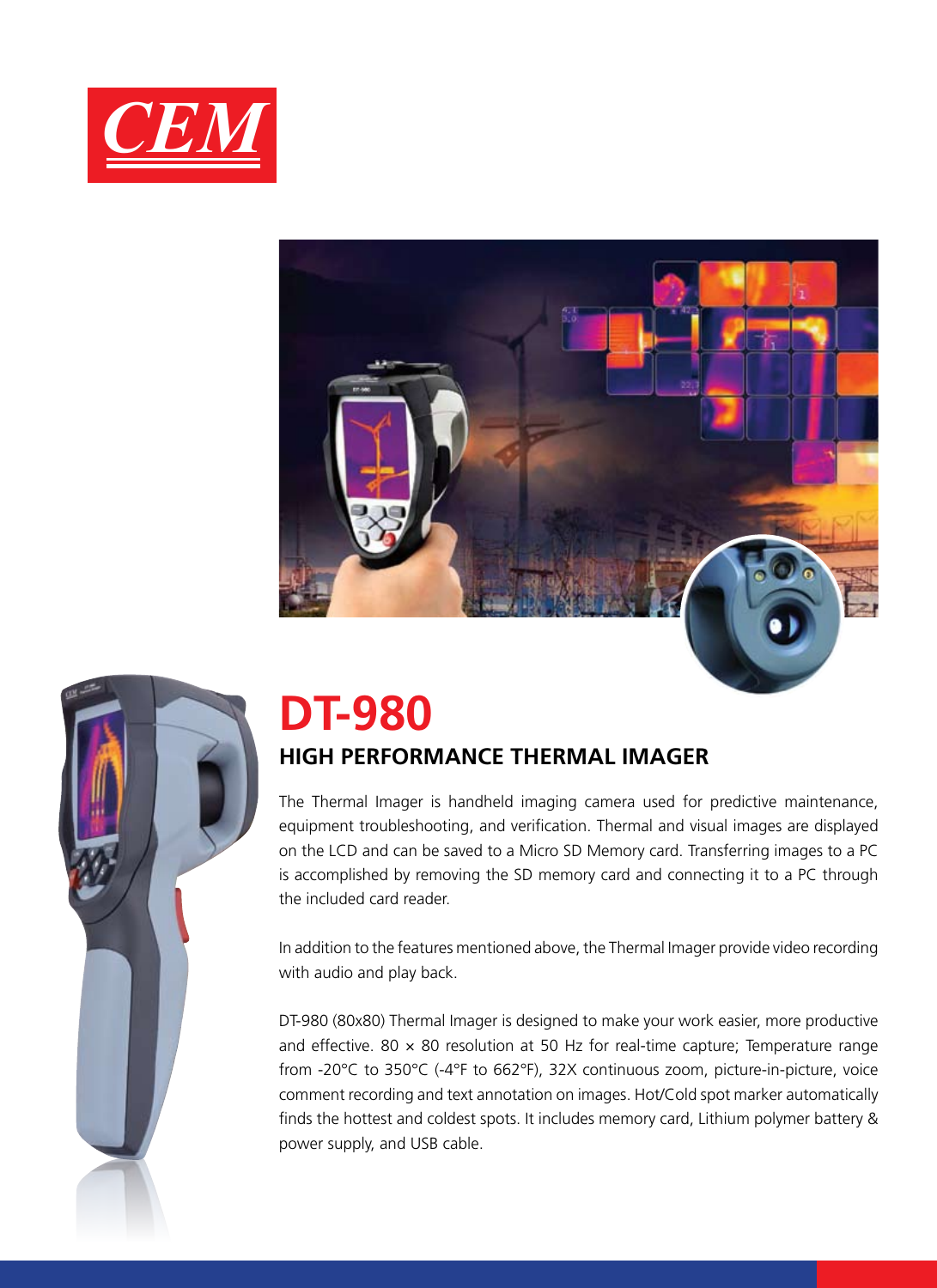### **Product Characteristics**

High Resolution IR Images : (80x80) Infrared resolution

Visible Light Digital Camera : 5 Megapixels Digital camera resolution with flash provides sharp images regardless of lighting conditions

Picture in Picture : Displays thermal image super-imposed over a digital image

LED Flashlight : Allows the visual camera and fusion to be used in poorly lit environments

Wide Temperature Range : From -20 to +350°C targeting electrical and industrial applications ±2% Accuracy reliable temperature measurement

Thumbnail view : Easy to view and analyze images quickly

Audio recorded with the video image : A speaker to listen to audio recorded with the video image

Li-Ion Rechargable Battery: Lasts >4hrs continuous use; replaceable

HDMI : HDMI High resolution video output

Inside 100M Memory : About 80pictures or one minute video record

Copy to USB : Easy uploads images from camera to USB memory card

Area (Min/Max) Mode : Shows the Minumum or the Maximum Temperature reading in the selected area

Laser Sighting : To aim at the target



( F EMC EN: 61326-1 EN: 61010-1



Color Alarms

Full visible light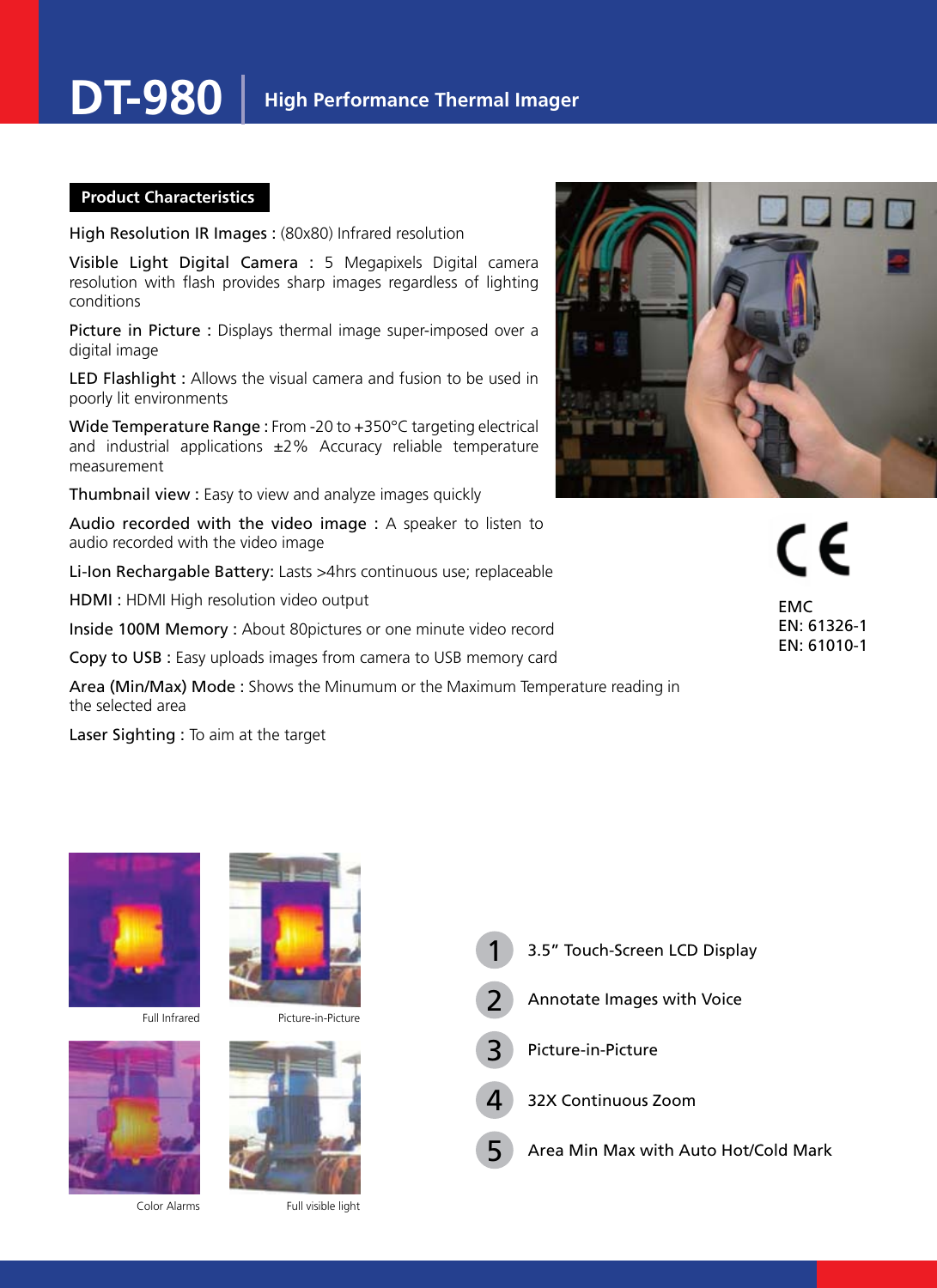## **DT-980 High Performance Thermal Imager**

### **Specifications**

| Imaging and optical data                        |                                                                                 |  |
|-------------------------------------------------|---------------------------------------------------------------------------------|--|
| Field of view (FOV) /<br>Minimum focus distance | 17°x 17°/ 0.5m                                                                  |  |
| Spatial resolution (IFOV)                       | 3.78mrad                                                                        |  |
| Thermal sensitivitvy/NETD                       | < 0.1°C@+30°C (+86°F) / 100 mK                                                  |  |
| Image Frequency                                 | 50Hz                                                                            |  |
| Focus mode                                      | Manual                                                                          |  |
| Zoom                                            | 1-32x continuous, digital zoom                                                  |  |
| Focal length                                    | 9mm                                                                             |  |
| Focal Plane Array (FPA) /<br>Spectral range     | Uncooled microbolometer / 8-14 µm                                               |  |
| IR resolution                                   | $80 \times 80$ pixels                                                           |  |
| Image presentation                              |                                                                                 |  |
| Display                                         | 2.8 in. LCD, 240 x 320 pixels                                                   |  |
| Image modes                                     | IR image, Visual image, Image Fusion                                            |  |
| Color palettes                                  | IRON, Rainbow, Grey, Grey Inverted                                              |  |
| <b>Measurement</b>                              |                                                                                 |  |
| Object temperature range                        | –20°C to +150°C (–4°F to +302°F)                                                |  |
|                                                 | 0°C to +350°C (+32°F to +662°F)                                                 |  |
| Accuracy                                        | ±2°C (±3.6°F) or ±2% of reading                                                 |  |
| <b>Measurement analysis</b>                     |                                                                                 |  |
| Spot                                            | Center Spot                                                                     |  |
| Automatic hot/cold<br>detection                 | Auto hot or cold markers                                                        |  |
| Emissivity correction                           | Variable from 0.01 to1.0                                                        |  |
| Measurement corrections                         | Emissivity, Reflected temperature                                               |  |
| <b>Storage of Videos</b>                        |                                                                                 |  |
| Storage media                                   | 8Gbytes Micra SD card                                                           |  |
| Video storage format                            | Standard MPEG-4 encode,<br>1280x960@30fps, on memory card<br>> 60 minutes       |  |
| Video storage format                            | IR/visual images; simultaneous storage<br>of IR and visual images               |  |
| <b>Storage of Images</b>                        |                                                                                 |  |
| Image storage format                            | Standard JPEG, including<br>measurement data, on memory card<br>> 2000 pictures |  |

| Image storage mode                   | IR/visual images; simultaneous<br>storage of IR and visual images                       |  |
|--------------------------------------|-----------------------------------------------------------------------------------------|--|
| Set-up                               |                                                                                         |  |
| Laser                                | < class2                                                                                |  |
| Set-up commands                      | Local adaptation of units, language,<br>date and time formats, information<br>of camera |  |
| Languages                            | multinational                                                                           |  |
| <b>Digital Camera</b>                |                                                                                         |  |
| Built-in digital camera              | 5 Megapixels                                                                            |  |
| Built-in digital lens data           | <b>FOV 59°</b>                                                                          |  |
| <b>Data communication interfaces</b> |                                                                                         |  |
| Interfaces                           | USB-mini, audio, HDMI                                                                   |  |
| <b>USB</b>                           | Data transform between camera<br>and PC Live video between camera<br>and $PC$           |  |
| Video out                            | <b>HDMI</b>                                                                             |  |
| <b>Power System</b>                  |                                                                                         |  |
| Battery                              | Li-ion battery, 4 hours operating<br>time                                               |  |
| Input voltage                        | DC 5V                                                                                   |  |
| Charging system                      | In camera (AC adapter)                                                                  |  |
| Power management                     | Automatic shutdown                                                                      |  |
| <b>Environmental data</b>            |                                                                                         |  |
| Operating temperature range          | $-20^{\circ}$ C to +50°C (-4°F to +122°F)                                               |  |
| Storage temperature range            | -40°C to +70°C (-40°F to +158°F)                                                        |  |
| Humidity operating & storage         | 10%~90%                                                                                 |  |
| Drop test                            | 2m                                                                                      |  |
| <b>Bump</b>                          | 25q(IEC60068-2-29)                                                                      |  |
| Vibration                            | 2g(IEC60068-2-6)                                                                        |  |
| <b>Physical data</b>                 |                                                                                         |  |
| Camera weight, incl. battery         |                                                                                         |  |
|                                      | $<$ 500g                                                                                |  |